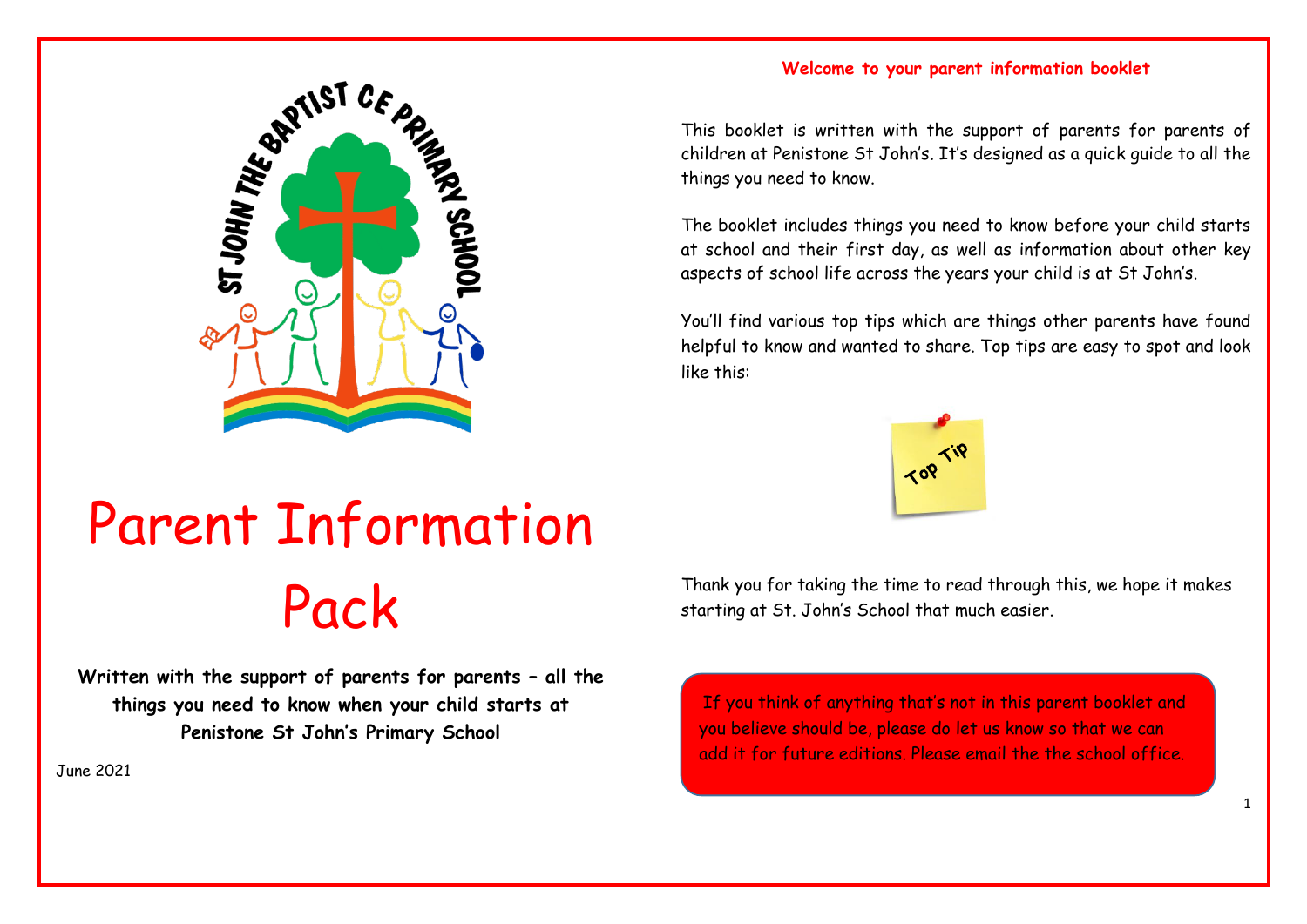| Page 2                        | School terminology                |
|-------------------------------|-----------------------------------|
| Page 3                        | School Uniform                    |
| Page 4                        | Money Matters - School Dinners    |
|                               | and Milk                          |
| Page 5                        | Checklist for your child's first  |
|                               | day                               |
| Page 5                        | Dropping off at school            |
| Page 6                        | Collecting your child from school |
| Page 6                        | Communicating with school         |
| Page 7                        | School Website and Twitter,       |
|                               | talking to your teacher           |
| Page 8                        | Frequently asked questions        |
|                               |                                   |
| Page 9                        | Some Key Events                   |
| Page 10                       | Curriculum                        |
| Page 11                       | Ways to get involved              |
| Appendices                    | Forms to fill in:                 |
|                               | <b>Pupil Information Sheet</b>    |
| Further information documents | <b>Birth Certificate</b>          |
| Medicine in School advice     | Asthma Information (if needed)    |
| Physical Education in School  | Home School Agreement for         |
| <b>Privacy Notice</b>         | parent and child                  |
| Health and Safety             | Use of information and image      |
| Use of Sunscreen in school    | Application for before and after  |
|                               | school club (if needed)           |
|                               | Sunscreen declaration             |
|                               | Consent to communicate via e-     |
|                               | mail                              |

**Contents Contents Contents Contents Contents Contents Contents Contents Contents Contents CONTENS** 

| Primary                   | The whole school from Nursery       |
|---------------------------|-------------------------------------|
|                           | to Year 6                           |
| Infants                   | All Early Years and Key Stage 1     |
| EYFS - Foundation Stage 1 | Early Years Foundation Stage.       |
|                           | Part time children who are below    |
|                           | school age (Nursery)                |
| EYFS - Foundation Stage 2 | Early Years Foundation Stage.       |
|                           | Children starting school full-time  |
|                           | (Reception)                         |
| KS1                       | Key Stage 1 (Years 1 and 2)         |
| Juniors                   | All Key Stage 2                     |
| KS <sub>2</sub>           | Key Stage 2 (Years $3,4,5$ and $6)$ |
| <b>SATS</b>               | <b>Statutory Assessment Tests</b>   |
|                           | which take place in Year 2 and 6    |
| <b>PSC</b>                | Phonics Screening Check which       |
|                           | takes place in Year 1               |
| <b>Baseline</b>           | An assessment for children in       |
|                           | Reception to measure their          |
|                           | progress through school             |
| PPA                       | Planning, Preparation and           |
|                           | Assessment                          |
| <b>Inset</b>              | Days when school is closed, but     |
|                           | staff have training                 |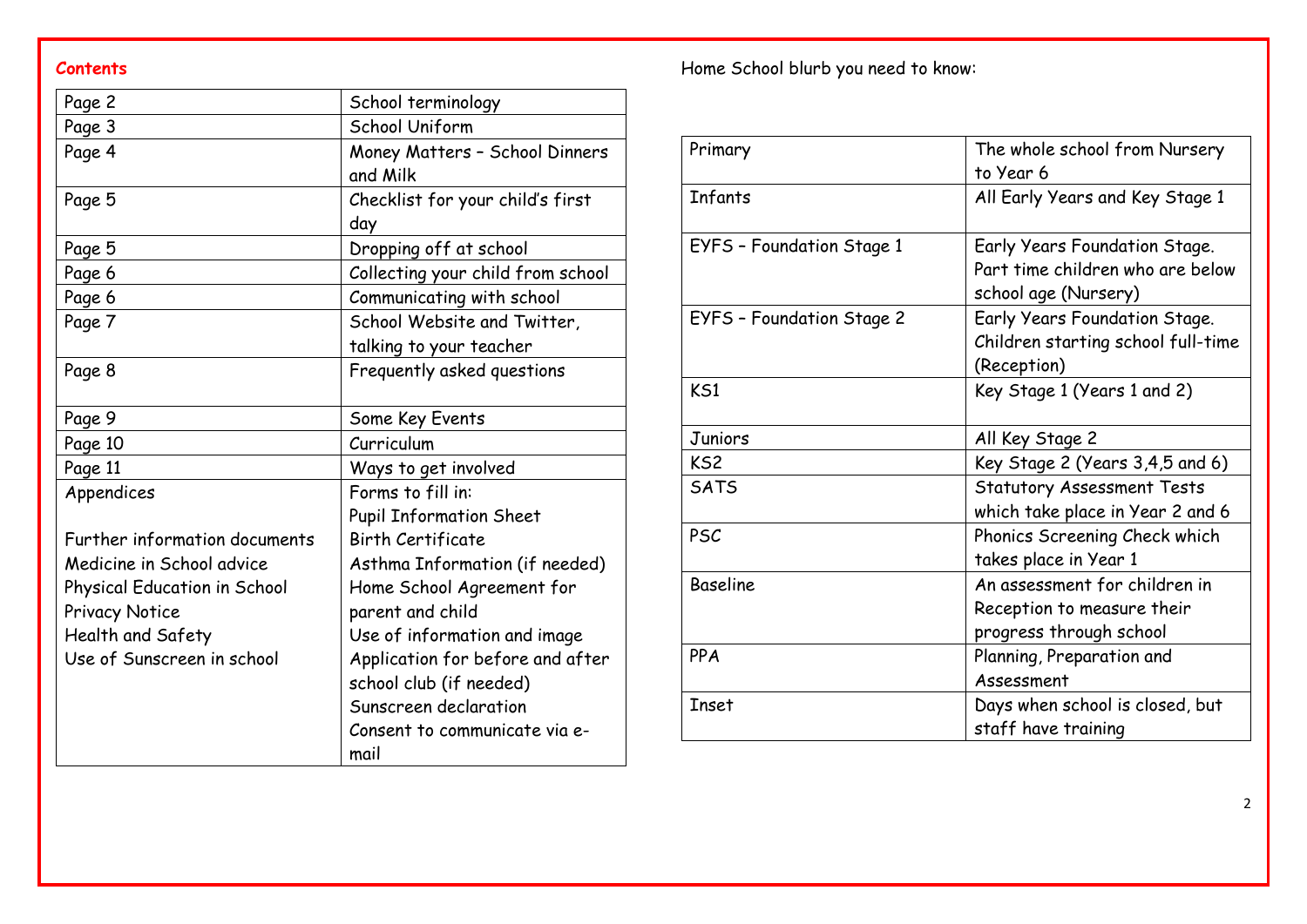# **School Uniform**

Boys:

Grey/Black trousers or shorts White polo shirt

Red sweat shirt

Grey or black shoes no coloured trainers

> Grey/Black trousers or skirt Red or grey tights or white socks

White polo shirt

Red sweat shirt or cardigan

Red gingham dress for summer

Grey or black shoes or sandals, no coloured trainers White t-shirt Dark Shorts Dark Tracksuit (for outdoor) Trainers or pumps (for outdoor)

Girls:

White t-shirt Dark Shorts Dark Tracksuit (for outdoor) Trainers or pumps (for outdoor)

A school bag (big enough to take A4 size) A drink's bottle – fill with **water** only

Uniform with the school logo is available from Vortex, items include: sweatshirts, cardigans, fleeces, jackets, polo shirts and school bags. **These are not compulsory.**

If you require uniform bearing the logo, parents can order and pay for it directly through the Vortex website. When you place your order, you can choose whether to have free school delivery, home delivery, or collection from Vortex.

[www.vortexschoolwear.co.uk/Primary-Schools/Penistone-St-Johns](http://www.vortexschoolwear.co.uk/Primary-Schools/Penistone-St-Johns)

Please ensure all items of uniform are clearly labelled with your child's name, if you hope to see them again!!



Use sew in or iron on name labels in EVERYTHING! Red sweatshirts and white tops all look the same and pen often becomes illegible or wears off after a few washes!

We kindly ask that parents support the school in its policy of **not permitting** children to come to school

with hairstyles that include shaved motifs or coloured sections. **All jewellery**, particularly earrings for pierced ears must be removed before each lesson. (staff are not permitted to remove earrings)

Your child will also need: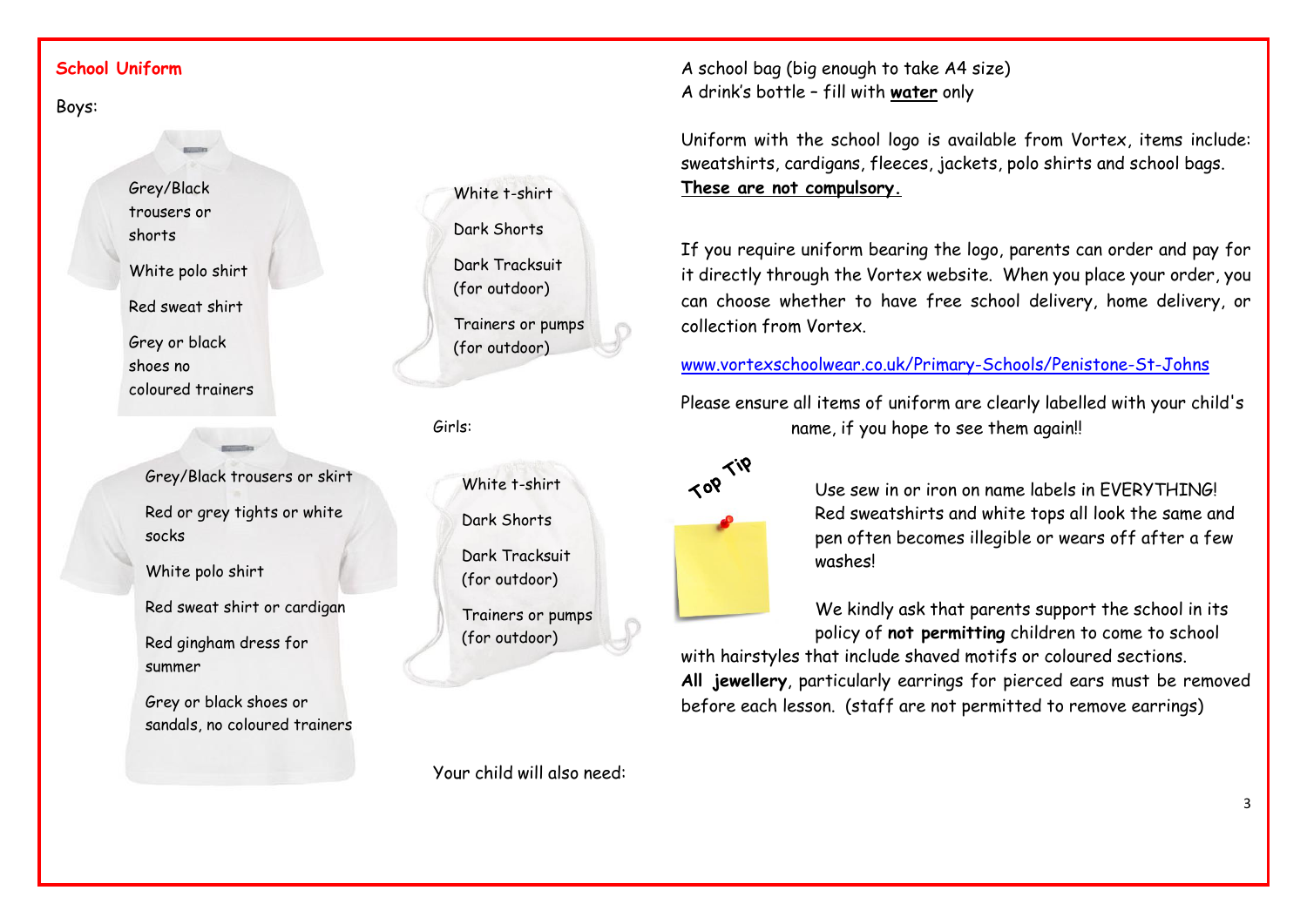# **Money Matters**

# **Parent Pay**

St John's uses Parent Pay for all payments. Parent pay is an online payment facility which enables you to make payments to school at any time to suit you. You will be given information with your login details once your child has started school. The one thing school requests is that there are no outstanding payments and that everything is paid for in advance.

If you have any concerns or worries about using Parent Pay please pop into the school office for advice and help.

# **Universal Infant Free School Meals (UIFSM)**

Under the Government's Universal Infant Free School Meals Scheme, all children in Reception and KS1 can receive a free school meal. If you prefer them to bring a packed lunch, just let the school office know.

# **Free School Meals – (not UIFSM)**

It is important for you to apply via the local authority for free school meals if you think you may be entitled (even if you are getting UIFSM) as the school will then be able to claim additional money for your child (Pupil Premium) to improve their education. This also gives you benefits in school such as one free club per term, free milk and half price school trips. Please visit the website below to find out more information or make a claim.

[https://www.barnsley.gov.uk/services/children-families-and](https://www.barnsley.gov.uk/services/children-families-and-education/schools-and-learning/free-school-meals/)[education/schools-and-learning/free-school-meals/](https://www.barnsley.gov.uk/services/children-families-and-education/schools-and-learning/free-school-meals/) 

#### **Dinner money**

Once children move to KS2, school meals are chargeable and currently cost £2.50 per day unless you are entitled to free school meals. Menus can be seen on our school website.

If your child has an allergy, which means they cannot eat certain foods, you will need to make an appointment to discuss this with the Local Authority Schools Meals' Supervisor. At this meeting you will need to bring a letter from your doctor or hospital explaining the intolerance.

#### **Milk money**

Milk is free for children up until and not including the term when they become 5. In the term your child becomes 5, milk is no longer free (see fresh pastures leaflet). If you'd like to pay for your child to have a carton of milk to drink each day, this needs to be ordered and paid for at least 1 week before term starts from the following website: <https://www.freshpastures.co.uk/>

The site will require the following:

- 1. Register (contact details and child's school details)
- 2. Select Order (pay for one term or the whole year)
- 3. Make payment by credit or debit card or paypal



Good manners at lunchtime are recognised and rewarded with stickers. There is also a weekly 'Captain's Table' (Infants) which children are invited to join if they have shown their good manners where children are invited to dine with a teacher.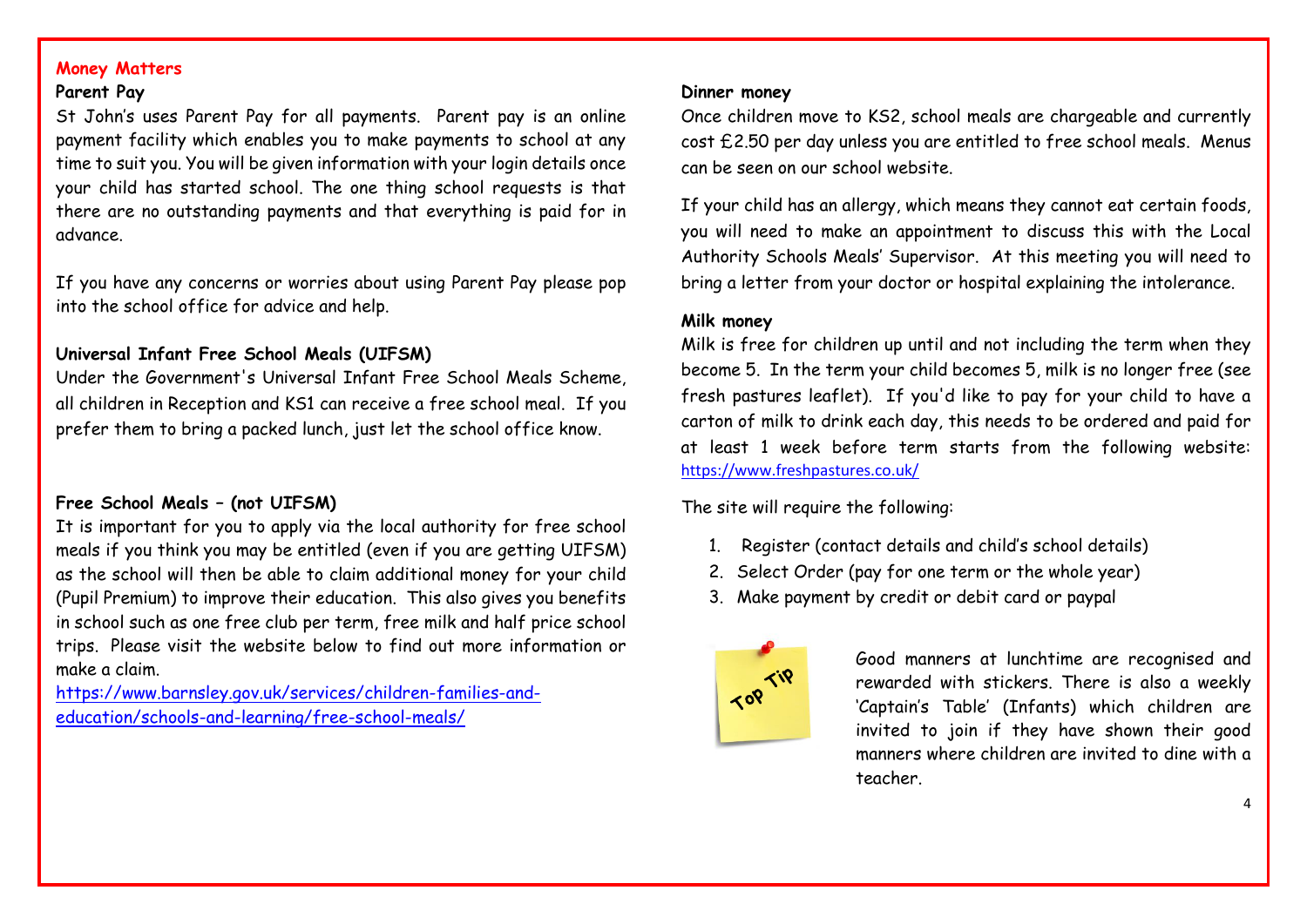# **Checklist for your child's day**

- $\checkmark$  School bag
- $\checkmark$  Optional healthy snack for morning playtime (KS2 only)
- $\checkmark$  PE kit years 1-6
- $\checkmark$  To have prepaid dinner money on ParentPay (KS2 only) or packed lunch
- $\checkmark$  Drink's bottle
- $\checkmark$  Any letters or homework that need handing in
- $\checkmark$  Suncream applied before school and a hat

Make sure all the above are clearly labelled with your child's name AND class, on the outside where possible, if you want to see them again! It's also worth making sure they are easily identifiable by your child. Imagine 30 red jumpers, all nameless...!

# **Healthy snacks**

In Infants, fruit and/or vegetables are offered free of charge every morning. At Juniors, if you would like to send a snack, you can put this into your child's school bag, so long as it's healthy.

No crisps, chocolate or sweets are allowed for snacks throughout school. Also, no nuts as we have children with severe allergies.



Many children like to hang something, for example a small key ring, to their school bag, school fleece and PE bag so they instantly know which one is theirs, especially if it's one with a St John's logo.

# **Dropping off your child at school**

#### **Infant Site**

**The school day starts at 8.55am** with closure of the registers at 9.10am. Arrival after this time will result in a 'Late mark'.

Parents / carers should bring children to their external class door.

**For safeguarding reasons**, we ask that you do not come into school through the class entrances, but walk round to the reception at the school office if you need to pass on a message. If children arrive after 9.10am, then they should enter school through the front entrance and report to reception.

# **EYFS (Nursery and Reception)**

In Nursery, parents will be welcome to stay with their child until 9.05am

In Reception, parents will be welcome to stay with their child at the beginning of the year until 9.05am.

Nursery afternoon sessions begin at 12.30pm. Parents and carers should bring children into school through the nursery entrance.

# **Junior Site**

**The school day starts at 8.55am,** with the closure of registers at 9.10am. Arrival after this time will result in a 'Late mark'. Parents / carers should bring children to the playground no earlier **than 8.45am when staff supervision begins. When the whistle is blown, children should line up in their class groups. For safeguarding reasons**, we ask that you do not come into school through the class entrances, but walk round to the reception at the school office if you need to pass on a message.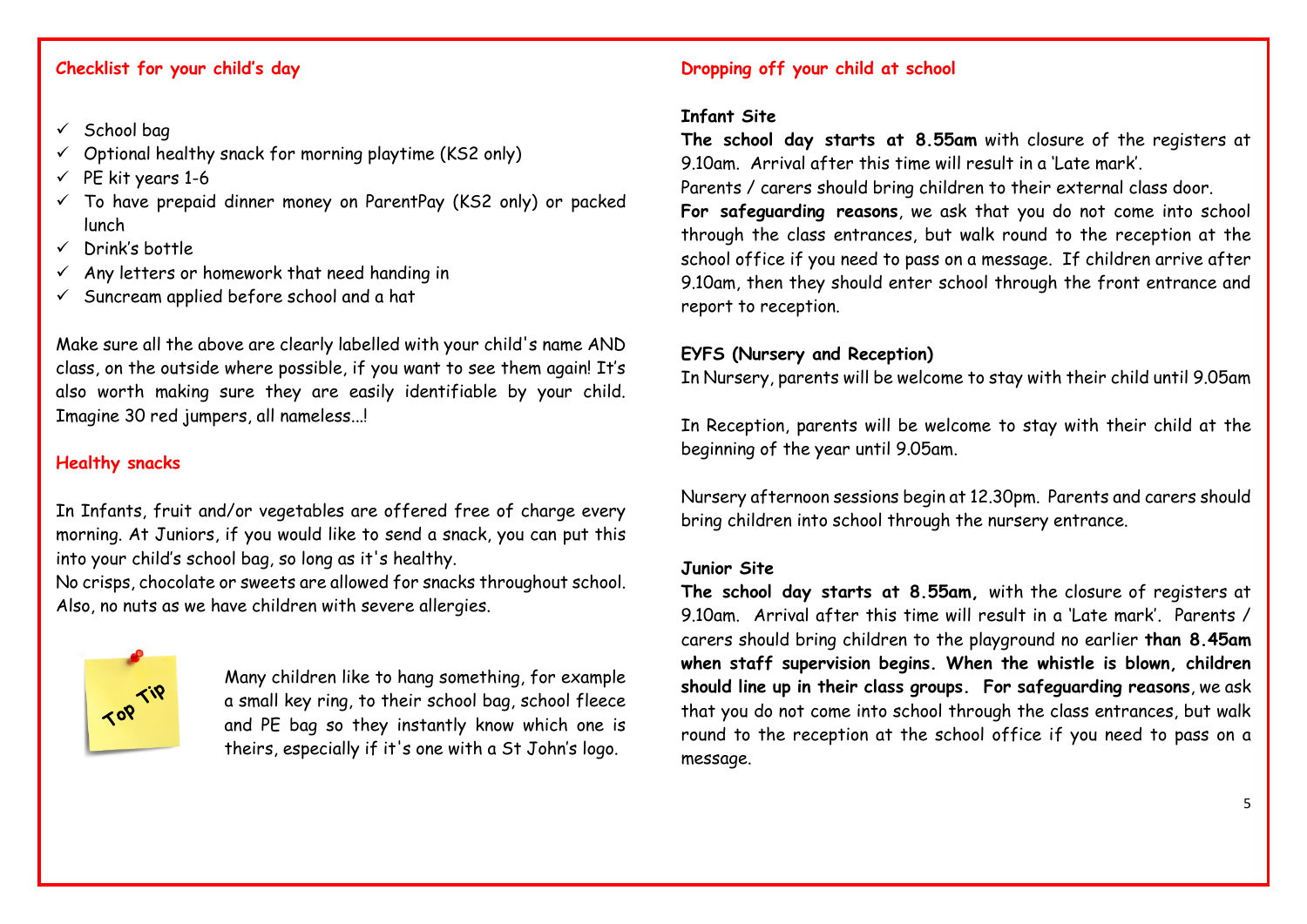# **Collecting your child from school**

Infants finish at 3.15pm each day and come out via their class door.

Children will be released from their classroom doors into the playground once the teacher sees you.

Juniors finish at 3.30pm. Year 3 come out through their classroom exit doors at the front of the school. Year 4, come out of the library door next to the hall.

Year 5 exit from their classroom doors and Year 6 through their cloakroom door.

Please wait for all KS2 classes in the Junior site playground.

If somebody different is collecting your child from school, please send a letter to the class teacher that day to let them know. If the teacher does not know the person collecting your child and has not received a letter, they will not allow your child to leave with them.

The playground is packed at home time, so try to stand in a similar place



each day and when you see your child is next in line, give the teacher a wave so they spot you quickly. This helps enormously and speeds up the process for everyone!

### **Communication with school**

We know how important it is to feel well informed and in touch with the school, so there are lots of ways that school communicate with parents and help you stay up to date.

St John's uses Teachers2Parents and our school website to send texts and e-mails. All letters are e-mailed to parents and a copy is placed on the school website in the virtual office section. All parents' email addresses and mobile numbers are entered onto the system. This reduces the use of paper and it ensures information gets straight to parents as quickly as possible. Please keep your details up to date.

#### **Newsletters**

Regular newsletters are sent out via email. Events are celebrated through tweets and the school website.

# **Events calendar**

You will receive a parent partnership calendar at the beginning of the academic year and details of events will also appear on the live calendar on our school website homepage: [www.penistonestjohns.co.uk](http://www.penistonestjohns.co.uk/)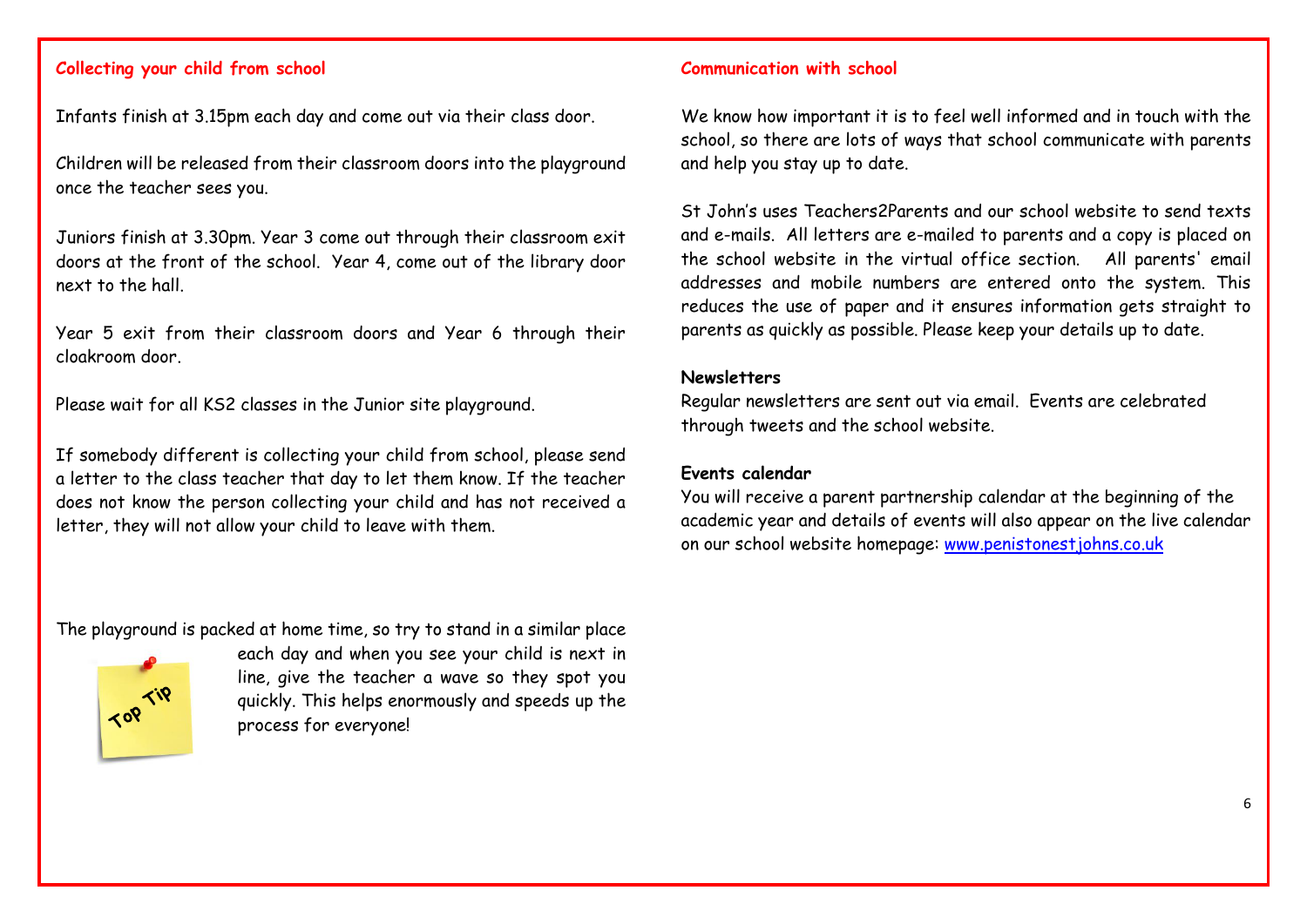# **School website and Twitter**



The school website is a fabulous information tool. Have a look here for the school calendar, information on staff and loads more.

## www.penistonestjohns.co.uk

There is a Twitter link on the home page. It is particularly interesting as it is updated daily with snippets of school life.

There is no need to sign up to Twitter if you don't want to, simply view the tweets from the school homepage. This is a good place to look during the winter, as school will post tweets and messages updating parents as to the opening or closing of school in bad weather.





#### **Talking to your child's teacher**

If you want to contact your child's teacher you have a number of options. If you need to ensure the teacher receives the message on the day then you can:

Give your child a letter to hand to their teacher. Report to the school office at 8.30am and ask if you can see the teacher quickly before the start of the day. Catch the teacher at the end of the school day for a quick chat. Phone the school office and leave a message for the teacher – remember to say if it is urgent and they will call you back when they can.

As you can imagine, the school office is inundated daily with letters and reply slips and so on. Always write your child's name, class and what it is that you are sending in on the envelope so that it will quickly be given to the correct person in the office. Remember, you can recycle old envelopes if you need to use one.



Go through your child's school bag daily to see what is lurking inside!



Before picking up the phone to ring school, check the calendar and letters section on the school website.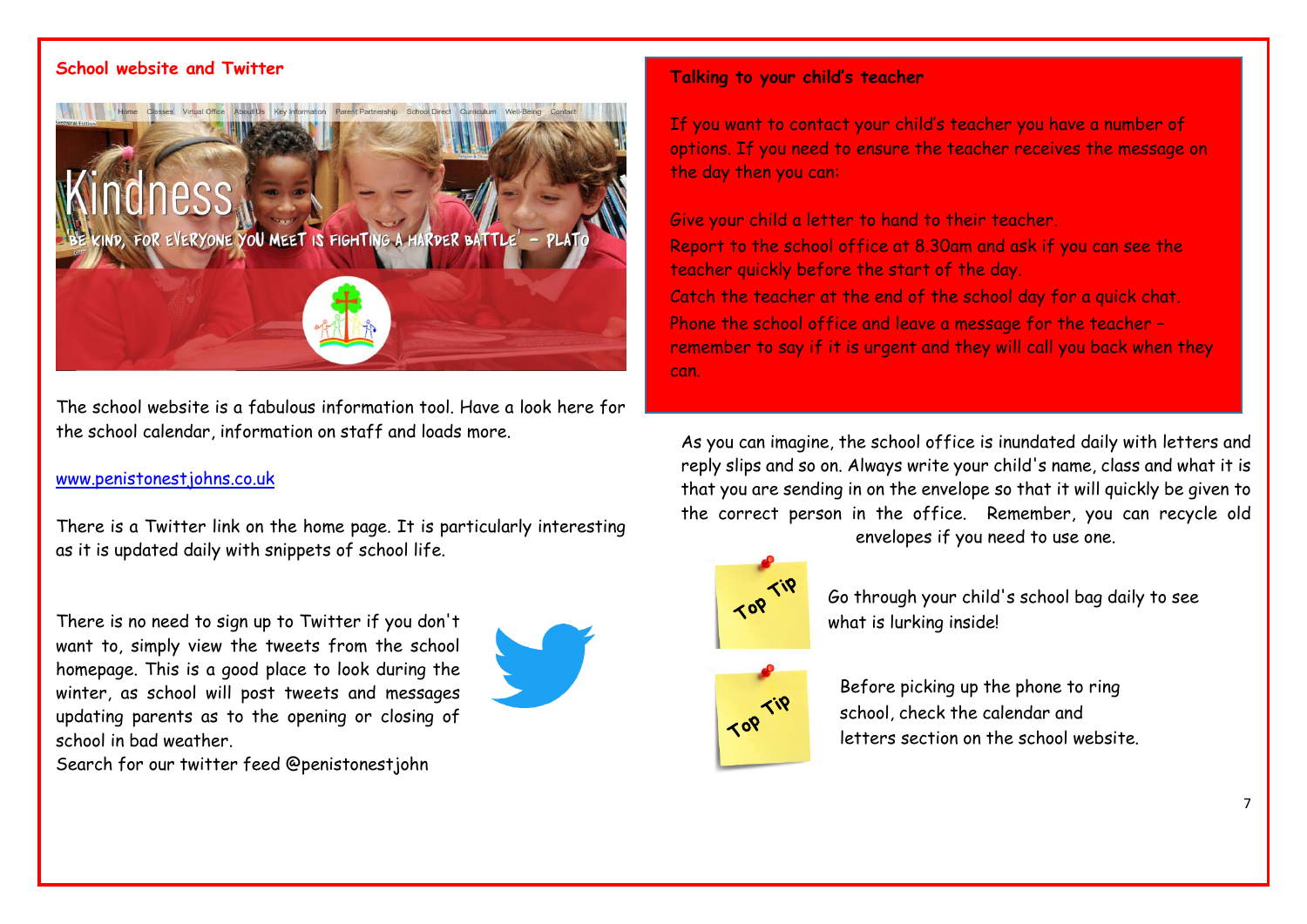# **Communication – some frequently asked questions**

# **How do I let the school know about medical and hospital appointments?**

If the appointment really can't be organised outside of school hours then you'll need to write a letter to the teacher who will pass it to the office. The letter should state the date, time, and type of appointment e.g. hospital, doctors etc. If possible, you should include a copy of the actual appointment letter as well.

# **How will the school let me know if it's closed due to snow?**

Whilst the school is determined always to stay open, severe inclement weather such as snow can mean that it isn't safe for pupils to be in school. On these rare occasions the school uses their website, their Twitter feed, Dearne FM, Email and direct texting to all those who have registered mobile numbers.

# **What should I expect at parents' evenings?**

Parents' evenings take place twice a year in October and April. You will be able to make appointments, available on a first come first served basis by booking them online. You will be able to see your child's books and pre-book a 5 minute slot to talk to your child's teacher about how your child is getting on. It's a chance to hear from the teacher, as well as to ask any questions you have.

#### **What should I do if my child is unwell and unable to go to school?**

Please phone the school office first thing in the morning to let them know, otherwise school will phone you once the register highlights your child's absence after 9.30am.

#### **What if my child falls and has a cut or open wound?**

Elatoplasts will be applied to cuts. Please advise the office in writing if your child is allergic to Elastoplasts.

## **Will the school administer medicine to my child?**

If a doctor has **prescribed** medicine for your child that has to be taken more than **three** times a day, the school office team will give it to your child at lunchtime. Any medicine being taken three times a day or less, needs to be administered at home. Please ensure that the medicine is clearly labelled with your child's name and you have completed a medicine form. Medicines must be handed to the office team by an adult.

#### **Does school take children on trips?**

School organises for all children go on trips, as they contribute to the child's learning of a current or future topic. Parents are informed and given details when these visits are organised. Some educational day visits require payment for transport and entrance fees. Costs are kept to a minimum, but voluntary contributions will be requested.

#### **Emergencies and Accidents**

All parents are required to complete an emergency contact form, which is kept in the office. It is absolutely essential that this is kept up to date with all contact details. If a child is unwell you will be contacted to arrange care for your child. In the event of an accident requiring hospital treatment, parents will be contacted and asked to accompany their child to hospital. Children who sustain a bump to the head will be given a note to take home to inform parents.

# **What happens if I want to take my child out of school during term time?**

Leave during term time is only granted in exceptional circumstances and needs to be authorised by the Headteacher at least 2 weeks prior to the request. All school testing takes place during May, so please avoid any absences during this time.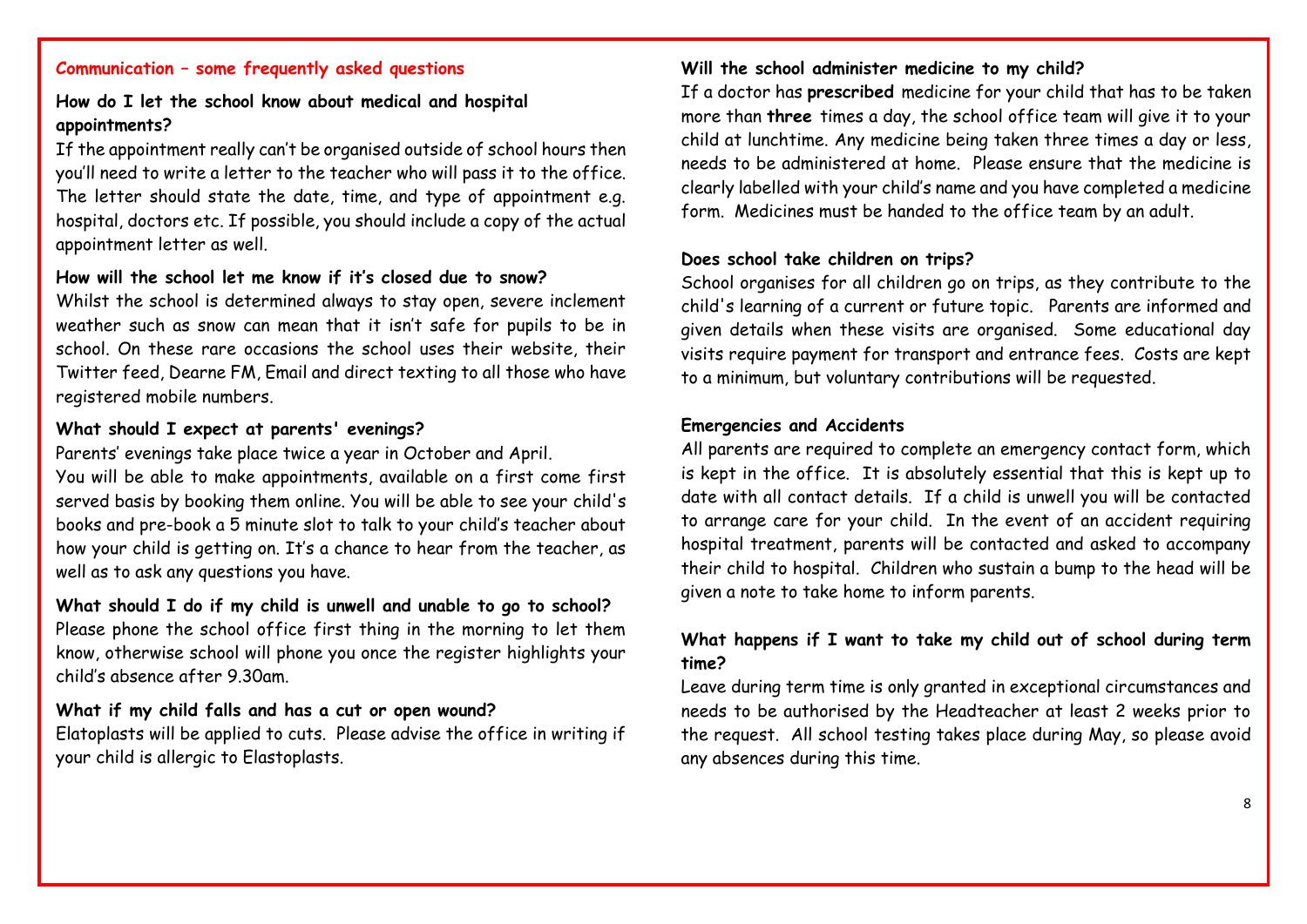# **Key events throughout the school year**

Children really do love having their parents come into school and there are lots of occasions where you will be able to come and visit.

#### **Sparkle and Shine Assembly**

Every Friday, in and out of school achievements are celebrated. For this assembly, your child is welcome to bring in a certificate or trophy that they have been awarded. They will then be called up to the front and asked about how they earned the award that they have achieved. Reception and Nursery, will celebrate their achievements in class.

#### **Class Assembly**

Once a year your child's class will put on an assembly. Your class teacher will send you an invitation to this assembly which you can attend alongside the other children in school.

# **Parent Open Days and Afternoons**

Parent Open Days take place in Reception once a term and in KS1 and KS2 once a year. During these days, parents are invited into class to experience the learning. These are fabulous opportunities to come into school and get an insight into what and how your child learns. The children really do love to be able to show how clever they are and to teach you new things too!



If you are unable to attend an event in school, feel free to ask someone else to go in your place whether it be a grandparent, uncle or aunt. It really matters to the child that they have a grown up there to look for and show off to!

# **Nativity**

Every year group at Infants puts on the Nativity production and this is performed for parents. Tickets are limited to two per child. The performances are filmed and streamed through our school website.



Make sure you have signed the permission form for video and photographs if you want to see your child in the performance.

#### **Christmas**

Christmas is celebrated by our nativities and carol services by KS2 at St John the Baptist Church. There are also Carols around the tree for our Reception children. Parents are welcome to attend.

# **Easter bonnet parade**

Infant children have their annual Easter bonnet parade the week before the Easter holidays. Parents are asked to help them create their Easter bonnets at home and are then welcome to come and watch the parade.

# **Sports' day**

This is held in May (Juniors) and July (Infants) and takes place in the afternoon. Parents are welcome to come to cheer along their children. Children are split into colour groups and earn valuable points in order to see which group will be the Sports' Day champion!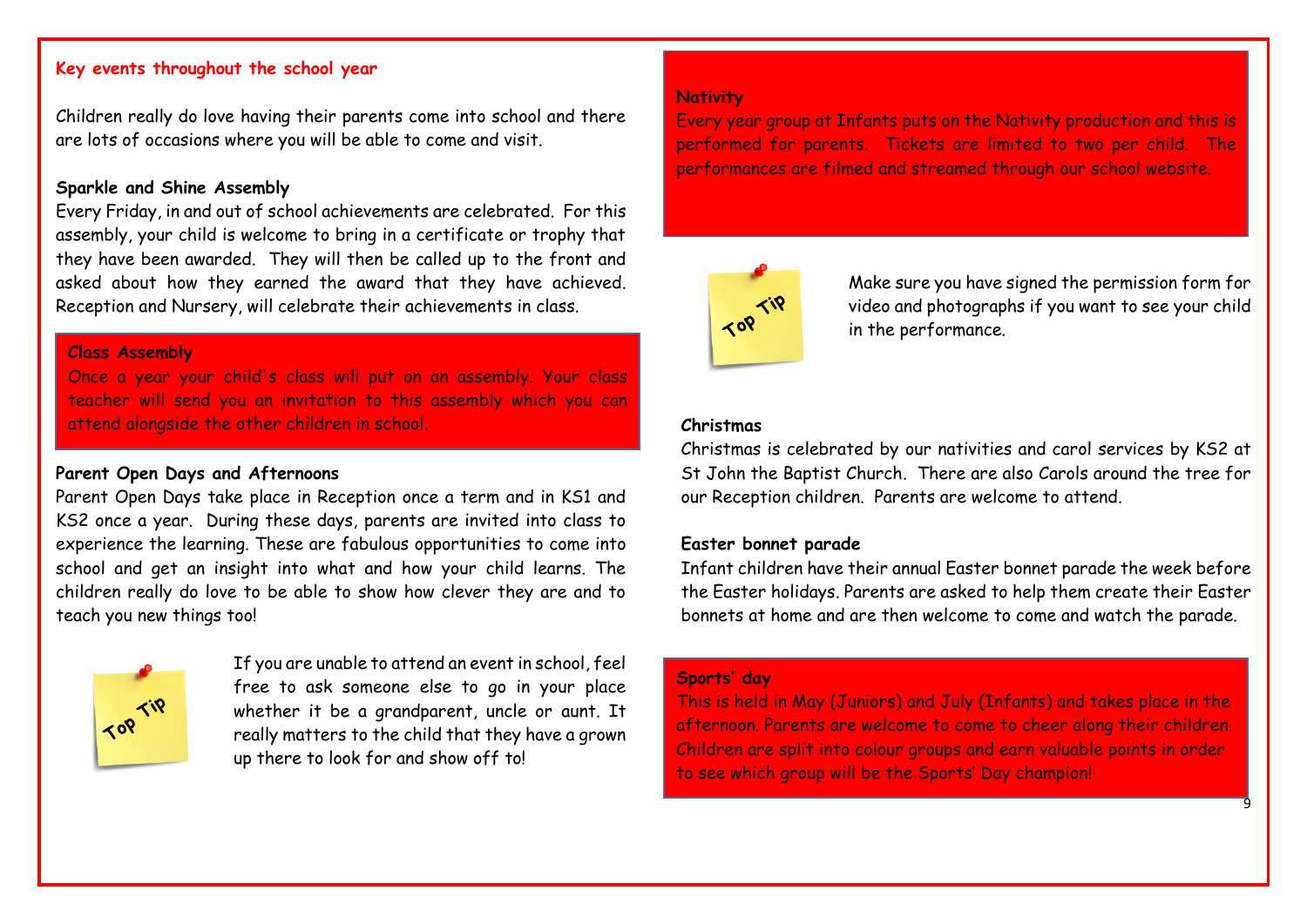# **Curriculum**

The curriculum at St John's is designed to enable children to "become their best versions" by providing a broad and balanced education that meets the needs of all children. It provides opportunities for children to develop as independent, confident and successful learners, with high aspirations, who know how to make a positive contribution to their community and the wider society.

# **Reading in school**

St John's uses the Read Write Inc system to teach our children to read. They experience success from the very beginning. Lively phonic books are closely matched to their increasing knowledge of phonics and 'tricky' words and as children re-read the stories, their fluency increases.

Along with a thought-provoking introduction, prompts for thinking out loud and discussion, children are helped to read with a storyteller's voice.

Parents of Reception children are invited one evening in the autumn term, to find out all they need to know about how school teaches and evaluates reading. It also gives vital info on how to help with reading at home and how to read with your child.

Alongside learning to read, we are keen to develop a lifelong love of reading. Daily class stories, stop drop and read sessions, peer readers, world book day celebrations and weekly visits to the local and school



library all build this love.

Find out when your child's library day is and make sure they visit and choose a book for you to read together

# **Maths in school**

We are committed to ensure that children are able to recognise the importance of Maths in the wider world and that they are also able to use their mathematical skills and knowledge confidently in their lives in a range of different contexts. We are committed to developing children's curiosity about the subject, as well as an appreciation of the beauty and power of Mathematics. The Power Maths programme ensures that children experience challenge and success in Mathematics by developing a growth mindset.

We further promote children's enthusiasm for maths through competitions such as: TT Rockstars, Numbots and the Pop Maths Quiz at Hallam University.

# **The wider curriculum**

Our curriculum celebrates the diversity and utilises the skills, knowledge and cultural wealth of the community while supporting the children's spiritual, moral social and cultural development, ensuring that children are well prepared for life in modern Britain.

Please visit our school website to discover the wide and varied topics that children will learn about in each year group.